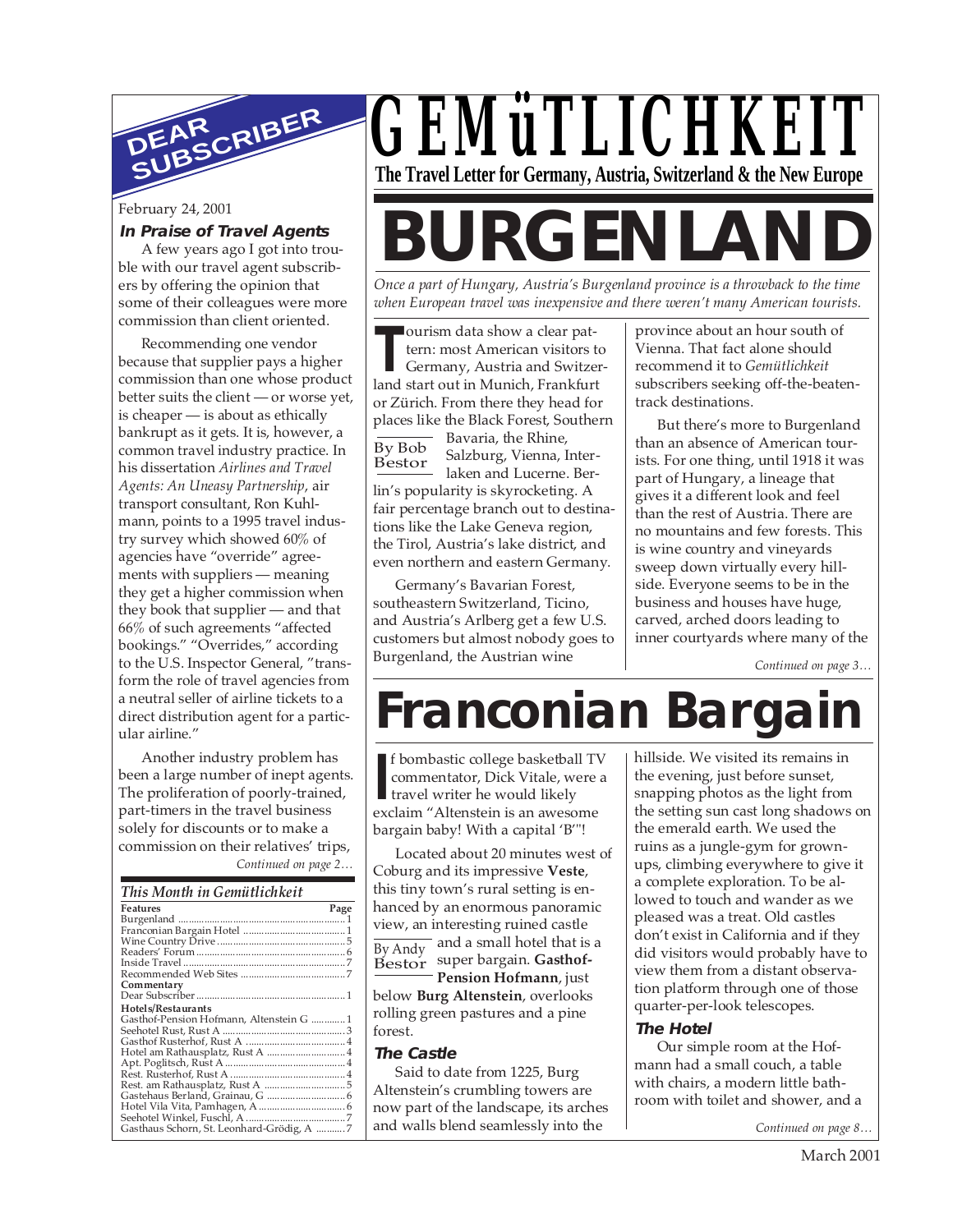### *DEAR SUBSCRIBER Continued from page 1*

has made it tough on the truly topnotch, knowledgeable professionals.

However, since the airline industry pulled the commission rug out from under the travel agency business a few years ago, thousands of marginal agents have departed the field, leaving a higher percentage of travel pros who understand that, in the long run, when the client is happy, commissions follow.

Many travelers are unaware of just what travel agents are up against these days. Small, local shops are an endangered species, doomed by airline commission policies and the Internet. According to Kuhlmann, a 1999 Merrill Lynch study revealed the following costs for America West to issue a ticket: traditional travel agency \$23, Internet agency \$20, own telephone reservations \$13, own website \$6. Any doubt about where all this is heading?

For an air ticket to Europe, airlines pay a commission of 5%. So you buy a couple of tickets at \$1,500 and your agent gets \$75 per ticket or a total of \$150; not bad, you think, for maybe half an hour's work. Ah, but there are a couple of caveats; the maximum commission is \$50 (business class, first class, doesn't matter), and the agent undoubtedly has to split the commission with the owner of the agency.

off-peak travel times. Let's say you want a couple of those winter airfare specials at \$400 each. The agency's commission in this case is \$40, of which the agent gets maybe \$20. Of course, someone has to do the paperwork, print the tickets, and ship them out, probably the agent. If your booking requires a couple of phone calls and a little back and forth, both the agency and the agent have lost money.

Perhaps, you reason, they'll make it up booking your hotel rooms. That's possible, provided you book big hotels that are in the CRS (computer reservation service) such as Sheraton or Steigenberger, but very doubtful if you ask an agent to book small, family-run properties in Europe. Many of the latter don't pay commissions at all or simply say they will and then don't. The agent doesn't have the time to run down that past due \$8 commission from a one-night \$100 hotel booking in the German countryside; he or she is too busy trying to find somebody a low airfare.

Car rental commissions range from 10% to 20% of the basic rental rate (they get nothing on drop charges, taxes, extra drivers, etc.) while rail tickets and passes pay from 8% to 12% (nothing for reservations which take as much of the agent's time as issuing passes). Remember, your agent, unless you're dealing with the owner, only gets a portion of these commissions.

If you find a travel agent that can lucidly explain the advantages of the various European rail passes, knows something about how car rentals work in Europe, can recommend good, small hotels, and generally knows something about European travel, you have a valuable resource. Don't expect that person to help plan your European vacation and make all the bookings for \$50 to \$100 in commissions. Hotel reservations alone can take a couple of hours. The back and forth fax and email process is a time eater.

About 15% of our subscribers are in the travel business. They use *Gemütlichkeit* to make recommendations to their clients traveling to the Germanic countries. Most have experience traveling in Europe and some have taken the time and expense to become specially certified by the various European tourist

*Continued on page 8…*

#### **Notes for Readers**

• Foreign currency prices are converted to U.S. dollars at the exchange rate in effect at the time of publication.

• Hotel prices listed are for one night. Discounts are often available for longer stays.

• All hotel prices include breakfast unless otherwise noted.

• Local European telephone area codes carry the "0" required for in-country dialing. To phone establishments from outside the country, such as from the USA, do not dial the first "0".

> **Members' Library Code\* at www.gemut.com**

User Name: Rust<br>Password: 998 Password: (\*effective Mar. 1, 2001)

The picture is really bleak during

Gemütlichkeit 2 March 2001 **Gemütlichkeit** (ISSN 10431756) is published 11 times each year by UpCountry Publishing, 288 Ridge Road, Ashland OR 97520. TOLL FREE: 1-800/521-6722 or 541/488-8462, fax: 541/488-8468, e-mail travet@gemut.com. Web site: www.gemut.com. Subscriptions are \$67 per year for 11 issues. While every effort is made to provide correct information in this publication, the publishers can make no guarantees regarding accuracy. **POSTMASTER: SEND ADDRESS CHANGES TO:** Gemütlichkeit, 288 Ridge Road., Ashland OR 97520 **Publishers:** Robert H. & Elizabeth S. Bestor **Editor:** Robert H. Bestor **C.** Fischer, R. Holliday, Nikki Goth Itoi, Doug Linton **Web Master:** Paul T. Merschdorf Consulting Editor: **Paul T. Merschdorf** Consulting Editor: **Consulting Editor: Subscription Dept:** Andy Bestor, K. Steffans Vol. 15, No. 2 **CEM** *ii* **TI ICHKEIT HOTEL RESTAURANT RATING KEY** March, 2001 **Rational Scale Rational Scale The Travel Letter for Germany, Austria, Switzerland & the New Europe Rating Scale Scale** Excellent 16 - 20<br>Above Average 12 - 15 Above Average Average 8 - 11 Adequate 4 - 7<br>
Unacceptable 0 - 3 Unacceptable **Hotel Rating Criteria** People/Service 30%<br>
Location/Setting 15% Location/Setting 15%<br>Guestrooms 30% **Guestrooms** Public rooms 5%<br>Facilities/Restaurant 20% Facilities/Restaurant **Restaurant Criteria** Food 65%<br>Service 20% Service 20%<br>Atmosphere 15% Atmosphere **<u>Value Rating</u>**<br> **Cutstanding Value** 17 - 20 Outstanding Value Very Good Value 12 - 16<br>Average Value 9 - 11 Average Value Below Average Value 5 - 8 A Rip-Off 0 - 4 *GEMüTLICHKEIT* **Special © Designation** By virtue of location, decor, charm, warmth of management, or combination thereof, an especially pleasant establishment.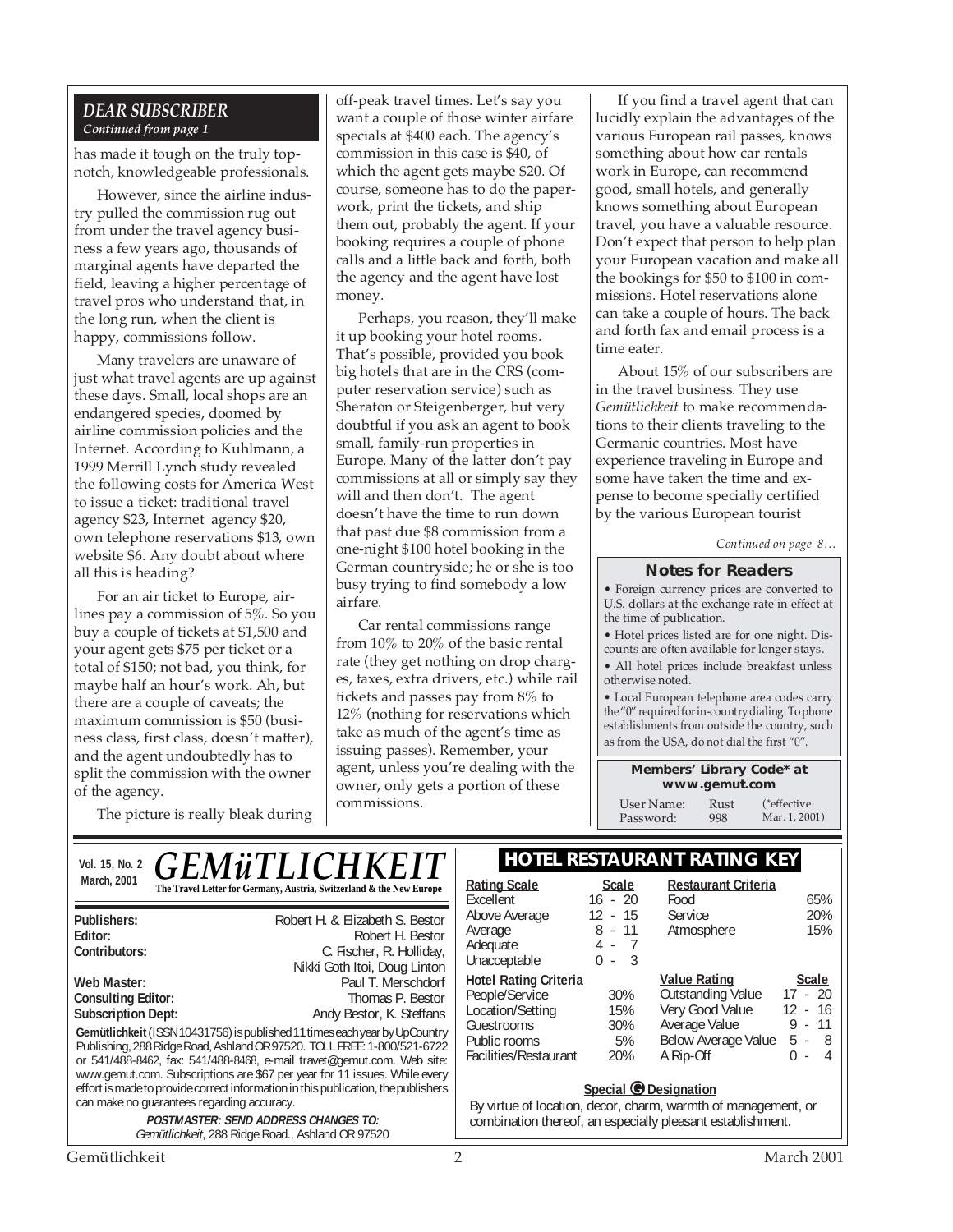### *BURGENLAND Continued from page 1*

winemaking activities take place. A third of all Austrian wine comes from Burgenland.

After the vineyards, the countryside's dominant feature is the reedringed Neusiedler See, a seven-foot deep, 124-square-mile body of water that sometimes mysteriously disappears. The last time was for four years starting in 1865.

The region's peaceful, bucolic demeanor belies its bumpy history. Both the Turks and the Romans came here with less than honorable intentions, and from 1945 to 1955 it was occupied by the Russians.

The province's most interesting town is Rust (pronounced "roost"), though the *Michelin Green Guide* for Austria gives nearby Mörbisch two stars and Rust, about 41 miles south of Vienna, none. No matter where you choose to headquarter, both villages should be explored. Gaze upward to the rooftop storks' nests and stop for a snack and a made-onthe-premises glass of fresh white wine at one of the ubiquitous *Heurigen* (wine taverns). Both towns are on the lake.

Unfortunately, neither Rust nor Mörbisch is served by rail. The nearest train station is in Eisenstadt, the provincial capital and Burgenland's most important city. It is also where composer Joseph Haydn lived for 30 years. Mementos of the beloved musician can be seen in the **Haydn Room** of **Schloss Esterhazy** — once home of the renowned Hungarian family — and in a museum in the house where he lived.

This is an interesting, inexpensive destination with more than enough to hold your attention. Do we dare compare northern Burgenland to Europe's two most prized country destinations, Provence and Tuscany? All have an agrarian charm that appeals to stressed-out American tourists dreaming of a culture opposite their own: miles of vineyards interspersed with old wine villages, distinctive regional

### **Rust Basics I**

**Population:** 1700 **Altitude:** 118 meters/387 feet

### **Driving Distances:**

| City     | KM/Miles |
|----------|----------|
| Budapest | 223/138  |
| Graz     | 184/114  |
| Munich   | 497/308  |
| Salzburg | 357/221  |
| Vienna   | 66/41    |
|          |          |

### **Tourist Information:**

Rust Tourist office, Michaela Prückler, Rathausplatz 1, A-7071 Rust, tel. +43/02685/502, fax 50210, email: info@rust.or.at

Burgenland Tourism, Schloss Esterhazy, A-7000 Eisenstadt, tel. +43/ 02682/63384-15, fax 63384-20

### **Activities:**

• If you visit Rust in winter, your activities are likely to be limited to indoor pursuits — museums, galleries — or, depending on your pain threshold, chilly walks through the villages and vineyards.

In summer, however, the lake is warm and inviting. Paddle boats, row boats and various sailing craft can be rented.

• The huge expanse of reeds that rings the lake is home to a great variety of wildlife. Bird-watchers come from all over to see storks, egrets, geese, ducks and dozens of other varieties.

• The area's relatively flat landscape is conducive to cycling and walking, especially among the vineyards. The tourist office has publications which suggest routes for both activities.

• For any excursion, on foot, on a bicycle or by car, be sure to stop at a tourist office and get the free *Burgenland Strassenkarte* (scale 1:200,000). It uses a color system to mark walking and cycling routes as well as wine roads.

• Explorations by car, of course, are good in most any weather. See page 5.

Among the areas main attractions: **Esterhazy Palace – Eisenstadt Haydn Church – Eisenstadt Haydn Museum – Eisenstadt Roman Quarry – St. Margarethen Fisherman's Church – Rust Basilica – Frauenkirchen Franz Liszt Museum – Raiding**

cuisine, and characteristic architecture. All three conjure images of days in the sun filled with visits to tiny wineries where bountiful meals of local provender prepared by the vintner's wife are eaten under shade trees, accompanied, of course, by quantities of simple but delicious wine. But Provence and Tuscany, are expensive and overrun with English speaking tourists. By contrast, the visitor to Burgenland, through all those long, sunny days, may not encounter a single American; and his stay — meals, accommodations, libations — will cost about half what it would in the other two.

Burgenland is what rural European travel was 30 years ago; inexpensive and authentic.

### **Accommodations**

Though we found no extraordinary hotels in Rust, here are three worthy of your patronage.

### Seehotel Rust

The sprawling, turreted, red tileroofed Seehotel, located directly on the lake just a short walk from the village center, is Rust's leading hotel. Guestrooms are standard commercial grade with necessary amenities. Many have lake views.

As a four-star, it offers a long list of services and such facilities as indoor swimming pool, sauna, steam room, indoor and outdoor tennis, bicycle and boat rentals, and free parking.

In addition to the rates below, the hotel offers a number of attractive packages. A two-night weekend deal including breakfast and dinner is 2960 AS (\$195) for two persons. Guests over 60 who stay seven or more nights pay 820 AS (\$54) per person, including breakfast and dinner.

**Daily Rates:** All rates include breakfast and dinner. Singles 1120 to 1190 AS (\$74-\$78), doubles 1840 to 2500 AS (\$121-\$164). For bed and breakfast only, deduct 80 AS (\$5.25) per person from the half board rates. **Contact:** Seehotel Rust, Am Seekanal 2-4, A-7071 Rust Burgenland, tel.

*Continued on page 4…*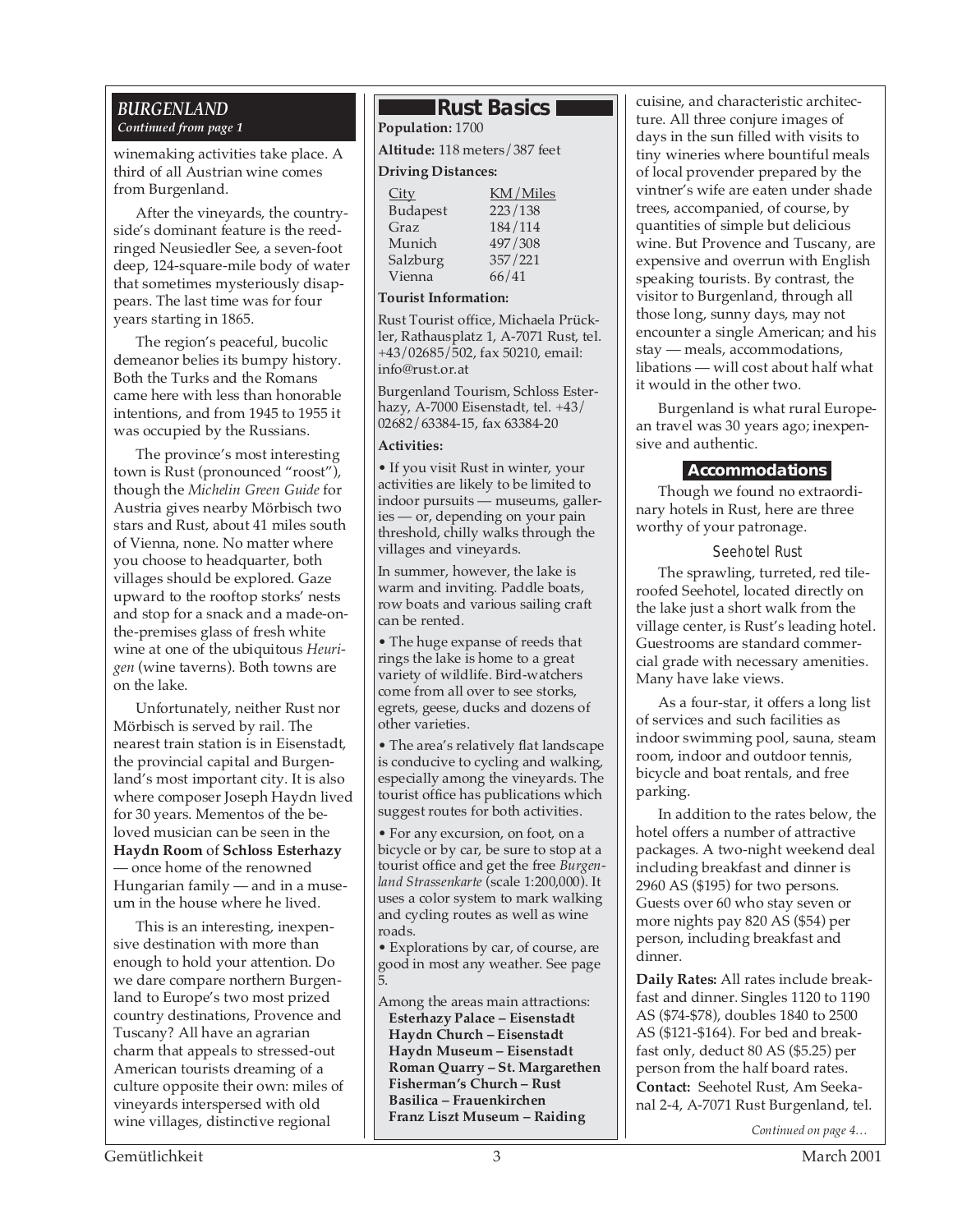### *BURGENLAND Continued from page 3*

+43 2685 381, fax 381 419, email: seehotel.rust@austria-trend.at. Proprietor: Wolfgang Hanreich **Rating:** QUALITY 12/20, VALUE 19/20

Gasthof Rusterhof The town's best restaurant offers four modern, spacious apartments for rent. These light and airy accommodations have hardwood floors, white walls and ceilings, light wood furnishings plus the charm and coziness of sloping ceilings and dormer windows.

The Rusterhof is located in Rust's oldest building (1535), on the main square next to the **Fisherman's Church**.

**Daily Rates:** Singles 900 to 1350 AS (\$59-\$89), doubles 1200 to 1800 AS (\$79-\$118). No credit cards. **Contact:** Gasthof Rusterhof, Rathausplatz 18, A-7071 Rust, Burgenland, tel. +43/02685/6416, fax 6416 11. Proprietor: Michael Mooslechner **Rating:** QUALITY 12/20, VALUE 19/20

Hotel Am Rathausplatz

Across the wide open town square from the Rusterhof, the unpretentious Hotel Rathhausplatz offers surprisingly comfortable rooms at very attractive rates.

All guestrooms underwent complete refurbishment in 1999 and are equipped with direct dial phone, cable TV, and minibar. Excellent value.

**Daily Rates:** Singles 500 to 600 AS (\$33-\$39), doubles 940 to 1100 AS (\$62-\$72)

**Contact:** Hotel Am Rathausplatz, Rathausplatz 7, A-7071 Rust, Burgenland, Tel. +43/02685/6202, fax 6772, email: am\_rathausplatz@rms.at. Proprietor: Freya Hübner **Rating:** QUALITY 12/20, VALUE 19/20

### An Apartment Rental

Rust and Burgenland abound with reasonably priced vacation rental facilities. One such is operated by Annemarie Poglitsch, a twobedroom apartment, with pleasant inner courtyard near the lake and

#### village center.

The per day price for this apartment ranges from 550 to 700 AS (\$36- \$46), the basis for an inexpensive family vacation.

**Contact:** Annemarie Poglitsch, Dr. Alfred Ratz-Gasse 8, 7071 Rust Burgenland, tel. +43/02685/6845

### **Sustenance**

### Rusterhof

This splendid little restaurant and inn (see hotel reviews), at the upper end of the main square, served us one of the best meals in recent memory. Frankly, based on an earlier visit to Rust, we hadn't expected to eat this well.

Stopping on a cold afternoon for a hot drink, we became intrigued by the Rusterhof's cozy charm — wooden ceilings, red tile floors, whitewashed walls, dried flowers, rustic wood furnishings — and decided to request an 8 pm dinner reservation. It was winter and the woman attending us had to check first to see if the restaurant would be serving dinner that night. She returned in a minute or so to tell us it was all right but, since there was only one other reservation, and that was at 7pm, could we come then? We could.

Arriving at the appointed time, we were seated in the same small bar/bistro room. The white-clothed table was lit by a candle and set with tall, delicate wine glasses. We later learned there is a more formal dining room but it was not open that night. In summer, most meals are served outside on a small patio, enclosed by trees and potted plants.

Our wait person first delivered a basket of warm breads with butter, some soft, herbed cheese, cherry tomato halves, and very small hardboiled eggs with a bit of red caviar.

Next, we divided a fine appetizer of moist smoked salmon (125 AS/ \$8.22) that came with bits of fried potato, more small egg halves, and a yogurt-based sauce.

By this time, we knew we were in good hands and the main dishes kept the level of excellence. Succulent

*Tafelspitz* (boiled beef), with julienned carrots and zucchini served with *Apfelkrem* (horseradish in applesauce), was a steal at 215 AS (\$14). Equally good was *Zander von Neusiedlersee auf roten und gelben paprikarahm mit Blatt Spinach* (pikeperch from the lake with wild rice, spinach and two sauces) for 235 AS (\$15.50).

A pair of extraordinary desserts capped this wonderful meal: *Schokoladenmousse hell und dunkel auf Erdbeermark und Fruchten* for 105 AS (\$7) was a huge cone of chocolate lying on its side and stuffed with mousse and raspberry sauce; and in a surprisingly light and not toosweet *Orangencreme mit Grand Marnier* (85 AS/\$5.60), the orange mouse was decorated with orange slices and Grand Marnier-soaked strips of the rind.

To appreciate the local varietal wines one has to suspend preconceived notions of taste and simply take them as they are; very different but nonetheless good accompaniment to the food. After we made that adjustment we were better able to enjoy glasses of a Rust Cabernet (Friedrich Seiler Cabernet Sauvignon, 1996) and a 1996 Herman Hammer Chardonnay. Wines by the glass were in the \$3.50-\$5.00 range.

We discovered an exception to this rule, a dessert wine suggested by our server. It was Kracher, Grand Cuvee, Trockenbeerenauslesse #1 1995; spectacular stuff that instantly reminded us of the great Sauternes of Bordeaux, but grown and produced in the village of Illmitz, just across the lake. A glass cost 100 AS (\$6.60), about half what one would pay for a comparable wine in the U.S. We decided we had to have some and so set out the next day to track down its origins (see page 5). It wasn't easy but we finally found the property where the wine is made.

The door was answered by a man with a napkin tucked into his shirt. We had obviously interrupted his lunch. He spoke no English and shouted back into the house for assistance. A middle-aged woman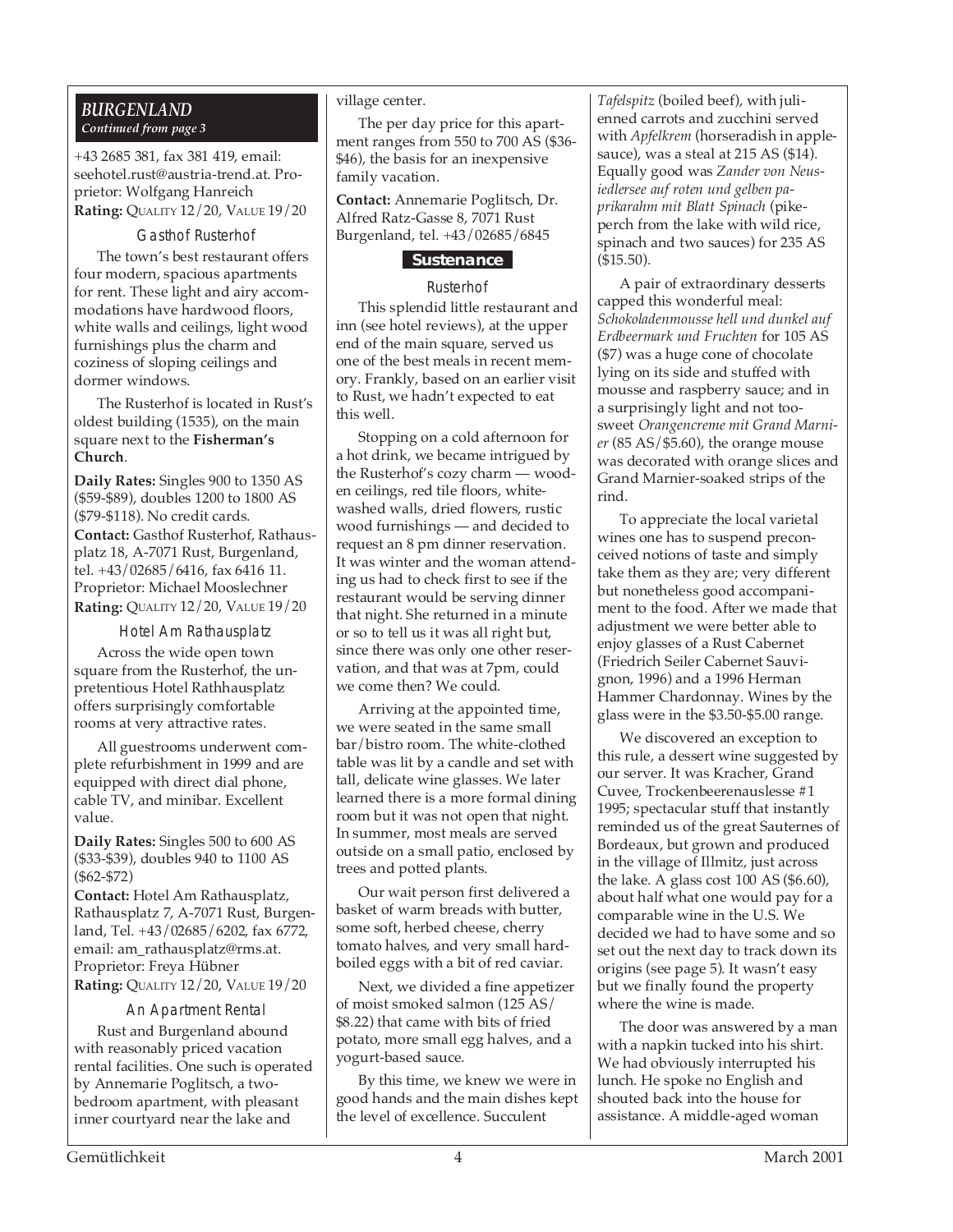soon appeared at the door with a bit of a puzzled look. After hearing our story, she explained that though their wine was not usually sold on the premises she could arrange to find a few bottles for us. She went on to say that there was a store in the next town that sells her family's wine but that it was closed that day.

But with amazing good humor, she led us to a building at the rear of the property where we paid about \$24 each for a few half bottles from the 1996 vintage — the '95 vintage of the previous night was sold out.

(A few weeks after returning to the U.S. we came across a mention of Illmitz in an upscale magazine. The story noted that the wines of Kracher, once virtually unknown, are now prized by oenophiles throughout the world.)

Dinner for two without the beverages was a little over \$50. This is an excellent restaurant with much charm.

**Contact:** Gasthof Rusterhof, Rathausplatz 18 A-7071 Rust, Burgenland, tel. +43/02685/ 6416, fax 6416 11. Proprietor: Michael Mooslechner

**Rating: QUALITY 16/20,** VALUE 17/20

Restaurant am Rathaus Platz

A more pedestrian option on the main square is Restaurant am Rathaus Platz where the townspeople gather to socialize over a drink, an ice cream or a simple meal.

Here, you can get a decent *Schnitzel* (95 AS/\$6.25) or perhaps venison stew (135 AS/\$9) with a mixed salad (26 AS/\$1.75) of chopped lettuce, cabbage with caraway seeds, vinegary potato slices, and garlic marinated green beans. A large draught beer is 34 AS (\$2.20) but a glass of house Riesling is the best deal of all at 12 AS (80 cents). A shot of Barack,

the Hungarian *Schnapps*, costs 24 AS (\$1.60).

**Contact:** Hotel Am Rathausplatz, Rathausplatz 7, A-7071 Rust, Burgenland, Tel. +43/02685/6202, fax 6772, Proprietor: Freya Hübner **Rating:** QUALITY 9/20, VALUE 13/20

### **Wine Country Drive**

This is an all-day auto tour around the Neusiedlersee. Those who plan ahead can arrange with their rental car company (at the time



of reservation in the U.S.) for permission to drive in Hungary and thereby drive entirely around the lake. We did not and thus had to backtrack.

Leaving Rust, head north toward Donnerskirchen, charting a course on your 1:200,000 scale map that includes these towns:

**Purbach:** First turn right and go through the arches — **Turken Tur** into the town. Head down the main street, turn left at the end and see thatched roof buildings. Go right again, crossing the railroad tracks to the lake. In summer you can rent a boat. On the left, before the lake, is a

swimming center with a twisty water slide.

Turn around and drive toward the church. At the end of the road go left, then right and out the arches. Then, just past the fire station, take a left into Kellerplatz and see the odd, bunker-style wine cellars. Those with green boughs over the door are open for tasting and selling wine. Return to the main road and leave the town, observing the chapels and statues along the way.

### **Breitenbrunn:** Note the **Watch**

**Tower** at the entrance to the old town. Follow the *Bahnhof* signs and you will see more wine cellars and some attractive new houses, perhaps a sign of the region's growing importance as a wine producer.

**Winden:** Turn into the town on Hauptstrasse and continue left to the church. Note the huge black marble headstones. Return to the main road.

**Jois:** Not very attractive. At the roundabout go right toward the town of Neusiedl.

**Neusiedl:** A principal lakeside town with lots of shopping along the narrow main street.

### **Weiden:** We passed.

**Podersdorf:** Check the cemetery wall on the left. At the main junction turn right toward the lake. Note the dozens of private vacation accommodations along this road. At the end, you can park and walk to the beach and a dock that juts out into the lake.

Go back the way you came and proceed to Illmitz. On the way, if the weather is clear, you will see the towns on the lake's western shore and the mountains beyond.

*Continued on page 6…* **Illmitz:** An important wine town. Houses declare their success on signs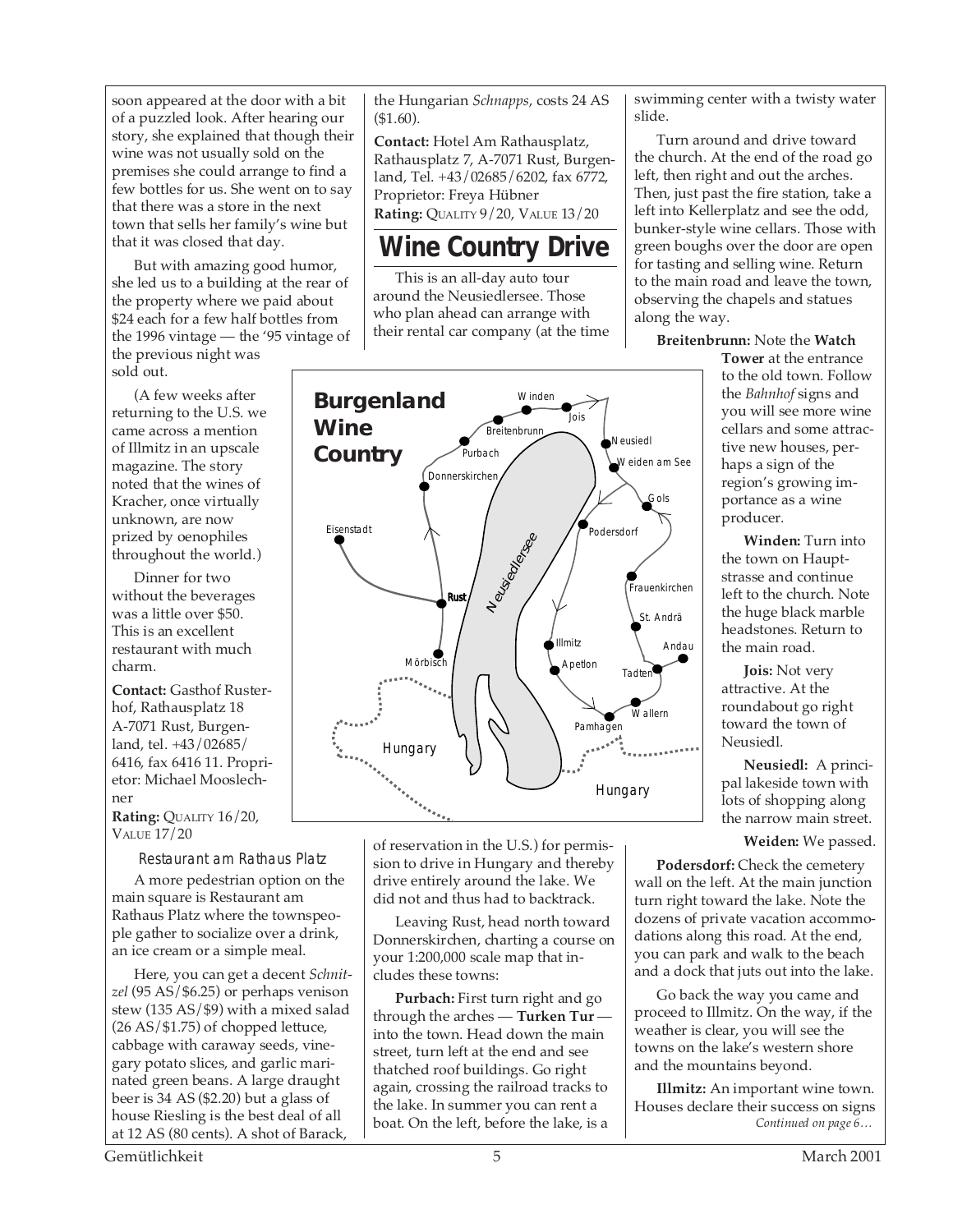### *BURGENLAND DRIVE Continued from page 5*

reading "World Champion 19 --". The Kracher family's winery (see Rusterhof story, pg 4) is on the road to Apetlon. You need an appointment to visit but the wine is sold by a shop in the next town. We paid 360 AS or about \$24 per half-bottle.

**Apetlon:** To find the Kracher wine shop, follow the *Ortsmitte* signs and swing left. The address is 55 Wasserzeile. Leave town and follow the "Güterweg Pamhagen" signs. Soon you will come to an Austrian guard station where the Hungarian border touches the road.

**Pamhagen:** Turn right after the church to go to the border, then take a left at Hauptstrasse and a right at Raiffeisenstrasse. About one kilometer outside town is a narrow bridge, that crosses the border. Just before it is a turnaround and tower with armed guards. After you do the turnaround, follow Raiffeisenstrasse to Wallern.

**Wallern:** Not a prosperous town.

**Vila Vita:** Along the road, seemingly in the middle of nowhere, is the huge Vila Vita (Storchengasse 1, A-7152 Pamhagen, tel +43/02175/ 21800, fax 218 0444, web: vilavitahotels.com) used mainly for large conferences, no doubt by Vienna-based businesses. Some buildings have thatched roofs, there are stables and an elaborate tennis center. Guest and public rooms are certainly up-market, but with its over-the-top decor and furnishings the place has an odd feel. Doubles are in the \$110 to \$135 range.

**Wallern:** In Wallern follow signs to Todten and Andau. Along the road note the many greenhouses.

**Todten:** Turn right to Andau

**Andau:** Famous for helping Hungarians escape the Russians in 1956. A short drive takes you to the escape point on the frontier. Turn at the information sign, just after the cemetery. Soon you will come to a " $Y$ " in the road. In the gore of the "Y" is a small monument. At this point an Austrian soldier may appear from the bushes. When we visited, the guards' headquarters was a tent in the trees behind the monument.

Here you commence the nine kilometer drive to the border bridge, where the escapes took place. Both sides of this arrow-straight road are lined with trees and dotted with crude, eerie sculptures. At the end, is another soldier and a place to park. Unfortunately, a fence blocks access to the bridge. Climb the tower to see over the border to Hungary.

Return to Andau and go into town. There is a church with unusual architecture. Head again to Todten and St. Andrä. Go through the town and follow signs to Wien and Neusiedl/See.

**Frauenkirchen:** Here is the **Basilica** and the unusual **Calvary** monument with its Stations of the Cross. Continue toward Wien and Neusiedl.

**Mönchof:** The only sign of industry we saw in the area. Looks like an American city.

**Göls:** Here we passed police officers standing at the side of the road clocking traffic with a radar gun.

One could easily spend a full day in the Podersdorf - Andau area. It is part of the national park and there are many small towns to explore.Ĭ.

### **Readers' Forum**

### **Hotel Near Frankfurt Airport**

The **Hotel Birkenhof**, recommended as a good last night location for the Frankfurt airport, now has a website and email. The website is "www.hotelbirkenhof.de" and the email address is

"info@hotelbirkenhof.de". The website is only in German, but is very informative. We plan to use the Birkenhof for our return in July. The cost of a double is now 180-200 DM (\$83-\$93).

> **IM LEATHERS** VIA EMAIL

### **Bavarian Recommendations**

We had very positive travel experiences in Grainau, Germany, a town located at the foot of the Zugspitze, Germany's highest mountain.

This is a very traveler-friendly town, located within easy driving, walking or bus travel distance of the famous Zugspitze, on the German/ Austrian border; also, the very beautiful lake Eibsee ... with pleasant walking paths. Many amenities in the town, including a world class swimming pool/sauna complex. Very friendly people.

The town is also only four kilometers from Garmisch-Partenkirchen .... and the **Gasthof Fraundorfer** which we visited for a happy dinner evening ... complete with all the German *gemütlichkeit* you could want!

A wonderful hotel to check out: **Gastehaus Bergland** (Alpspitzstrasse 14, Grainau. tel. +49/08821/9889 0, fax 9889 99, email info@hotelbergland.de). Great modern, comfortable accommodations, reasonable prices, great *Frühstück*, friendly people. For Grainau info contact: grainau.zugspitzdorf@gap.beynet.de. DAVID BORCK ARLINGTON HEIGHTS IL

**More On Michelin Website**

Thanks for publishing a very interesting and informative newsletter on German speaking countries. It's the first thing I open when it arrives in the mail.

I read your info on Michelin having a free trip planner available on their website, and I wanted to make your readers aware that the *Michelin Red Guide* is also available for downloading. There's a demo version available on the site and the descriptions are the same as in the book version.

Michelin also offers an English/ German dictionary from Collins. Both programs sell for \$34.99 each. KYLE PARKER

VIA EMAIL

### **Bavarian Churches**

A very good friend of mine, Christoph Schneider is the office manager for the **Wieskirche**, and he has developed an excellent website for the church. It is in both English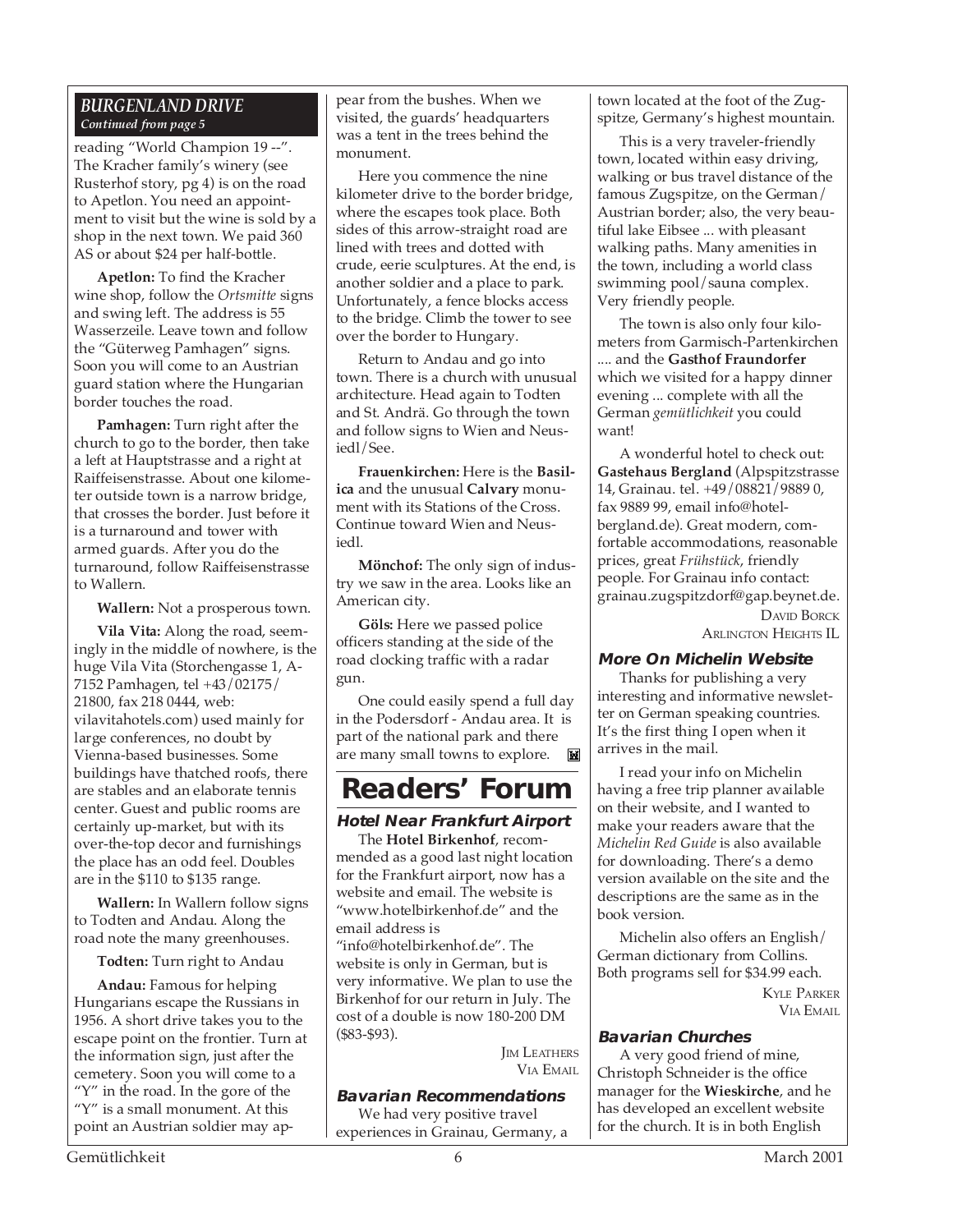and German versions and is updated on a regular basis. The site is www.wieskirche.de.

Wieskirche is located about 25 kilometers from Oberammergau on the main road to Neuschwanstein, one of Ludwig's castles.

**Rottenbuch** is another beautiful church in the same rococo style as Wieskirche, although it is very plain on the outside and the inside in no way reflects the outer structure as it is part of an old monastery that has not functioned as such since 1803.

We passed it by many time over the years, as most tourists do, until Christoph took us there the first time. To get to Rottenbuch, which is about 15 kilometers from Oberammergau, instead of turning left toward Wieskirche immediately after crossing the Echelsbach Bridge, go straight ahead about three kilometers and drive into the monastery grounds. You will be very glad that you did when you go inside.

> ROBERT WEISNER GREENSBURG, PA

### **Hotel Near Salzburg**

On our last trip to Europe, we stayed at a very charming hotel at Fuschlsee in Austria, not far from Salzburg. It was the **Hotel Seewinkel** (Brunn 86, A-5330 Fuschl am See, Salzburg, tel. +43/06226/8344, fax 834418, email: hotel@seewinkel.com) at the end of the road, but with rooms with balcony overlooking the lake.

> FRANK HERZBERG VIA EMAIL

### **"New Europe" Coverage?**

I just got the most recent issue of *Gemütlichkeit*. The cover mentions "the New Europe." But there are almost never any articles or reviews about any place other than Germany, Austria, and Switzerland.

 Being a poor historian that loves craftsmanship and beauty, I hope soon to visit some of the former lands of the Habsburg Empire, such as the Czech Republic, Slovakia, Slovenia, and Poland. I am sure there are many fine experiences, and the cost presumably would be less

than Rome, Paris, or London.

But I dearly would love to have guidance to restaurants and hotels. Last September, we went to Austria and, following your advice, stayed at the **Gasthaus Schorn** (St. Leonhardstrasse 1, A-5083 St. Leonhard-Grödig, tel. +43/06246/72334, fax 72334-40, email: gasthof.schorn@aon.at) in Grödig. The service was the opposite of American hotels. No hypocritical smiles, and the word "gruff" applies. But ask for something and one got it. Having eaten at numerous Michelin two and three-star restaurants, I am competent to say the food was excellent for the price.

 Well, Salzburg was the low point of the trip. Compared to other Austrian towns and villages, it is a fraudulent tourist trap. But it was tolerable thanks to the Schorn. I can image how I would have felt if I had been staying at a noisy inefficient, large hotel for \$150 or \$200 a night.

You see what I mean. I dearly would like to know about the equivalent of the Schorn in the "New Europe." I am sure there must be at least some Polish innkeepers that take their job as seriously as the family at the Schorn. I desperately need guidance as to who they are.

It may be that your readers only send in letters about experiences in Germany. If that is so, how about the owner spending his next two dozen trips to Europe in any Central European country except Germany, Switzerland, and Austria!?

> JAN ROGOZINSKI FORT LAUDERDALE, FLORIDA.

*(Ed. Note: The "New Europe" was inserted in our headline after the fall of communism. Mainly it was to signify that we would cover the territory of the former East Germany with an occasional story about the Czech Republic and Hungary. Since that time there have been stories on Prague, Budapest, Slovenia, Southern Bohemia, and, just a few months ago, one on Bratislava. We will continue to carry items on these countries but the amount of coverage probably will never equal that given to Germany, Austria or Switzerland.)*M

### **Inside Travel**

### ■ New Plans for "Hitler House"

 The Austrian town of Branau, birthplace of Adolf Hitler, has plans to transform the place where he was born into a "house of responsibility," that will remind visitors of past atrocities in order to prevent future ones. Ironically, the crumbling, threestory building is currently a handicraft workshop for mentally and physically disabled Austrians, people Hitler wanted to exterminate.

Branau is about 35 miles north of Salzburg.

### ■ Free Food, Wine Info on Ticino

The Swiss canton of Ticino has a new brochure about the region's wines, cheeses, and liqueurs, plus a list of wineries that can be visited (English-speaking ones are noted) and a list of the best restaurants in the region. The brochure's back page contains phone, fax and email for all the canton's main and local tourist offices. Contact: Ticino Turismo, Casella Postale 1441 Via Lugano 12, CH-6501 Bellinzona, Switzerland. Request "Ticino Gastronomia."

### ■ Baking Museums

The Swiss town of Echallens, directly north of Lausanne, is home to **La Maison du Ble et du Pain** (The Wheat and Bread House), a museum

**Key Websites for the Traveler to Germany, Austria & Switzerland**

**• www.gemut.com** Gateway site for travelers to Germanic Europe, including car rental, rail passes, hotel bookings, traveler feedback, free travel advice and past issues (free access to back for subscribers; see logon info on page 2).

**• www.michelin-travel.com** The Michelin database of hotels and restaurants plus great interactive trip planning tools.

**• www.mapblast.com** Map and automobile trip planning. Locates routes and distances.

**• bahn.hafas.de/bin/query.exe/en** German rail. Train schedules throughout Europe, not just Germany.

**• www.sbb.ch/index\_e.htm** Swiss and European rail schedules.

**• www.switzerlandtourism.com** Website

of Switzerland's national tourist authority.

**• www.germany-tourism.de** Germany's national tourist authority.

• **www.anto.com** Austria's national tourist<br>authority. authority.